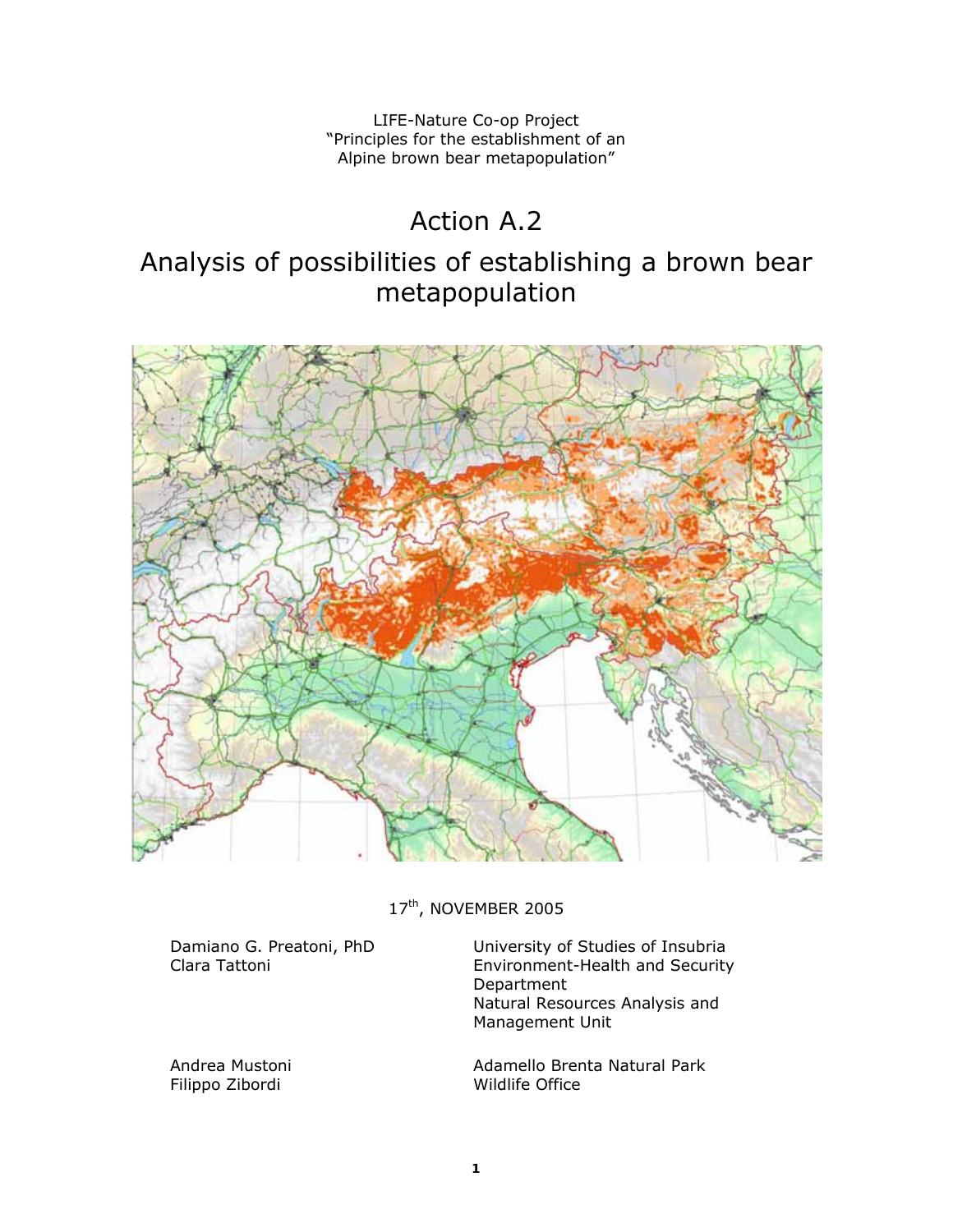# Analysis of possibilities of establishing a brown bear metapopulation

The present document represents the realization of <u>ACTION A2</u> inside the project, co-financed by European Union in the framework of a LIFE Nature program, with the title of:



**LIFE CO-OP NATURE PROJECT "Principles for the establishment of an Alpine brown bear population" LIFE2003NAT/CP/IT/000003** 



*thanks to the contributions of:*



Roberta Chirchella Edoardo Lattuada Andrea Mustoni Filippo Zibordi **Adamello Brenta Natural Park** 



Klemen Jerina Marko Jonozovic Miha Marence **Slovenia Forest Service** 



Norbert Gerstl Felix Knauer Georg Rauer Beate Striebel **WWF Austria** 



**Università degli Studi di Udine**

Stefano Filacorda Giorgio Marchesini Antonella Stravisi **University of Udine, Faculty of Veterinary Medicine, Dept. Anim. Prod. Sci.**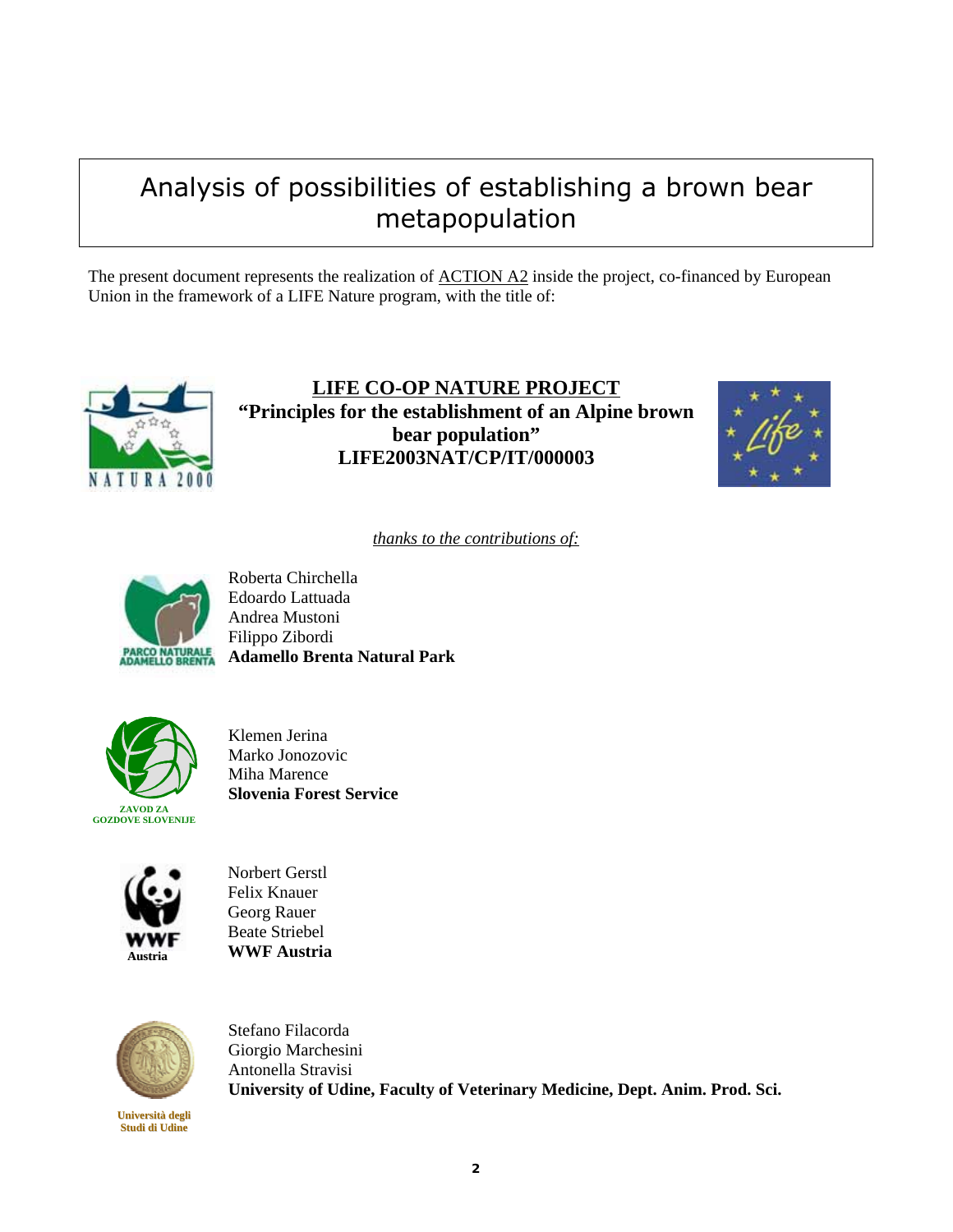# **CONTENTS**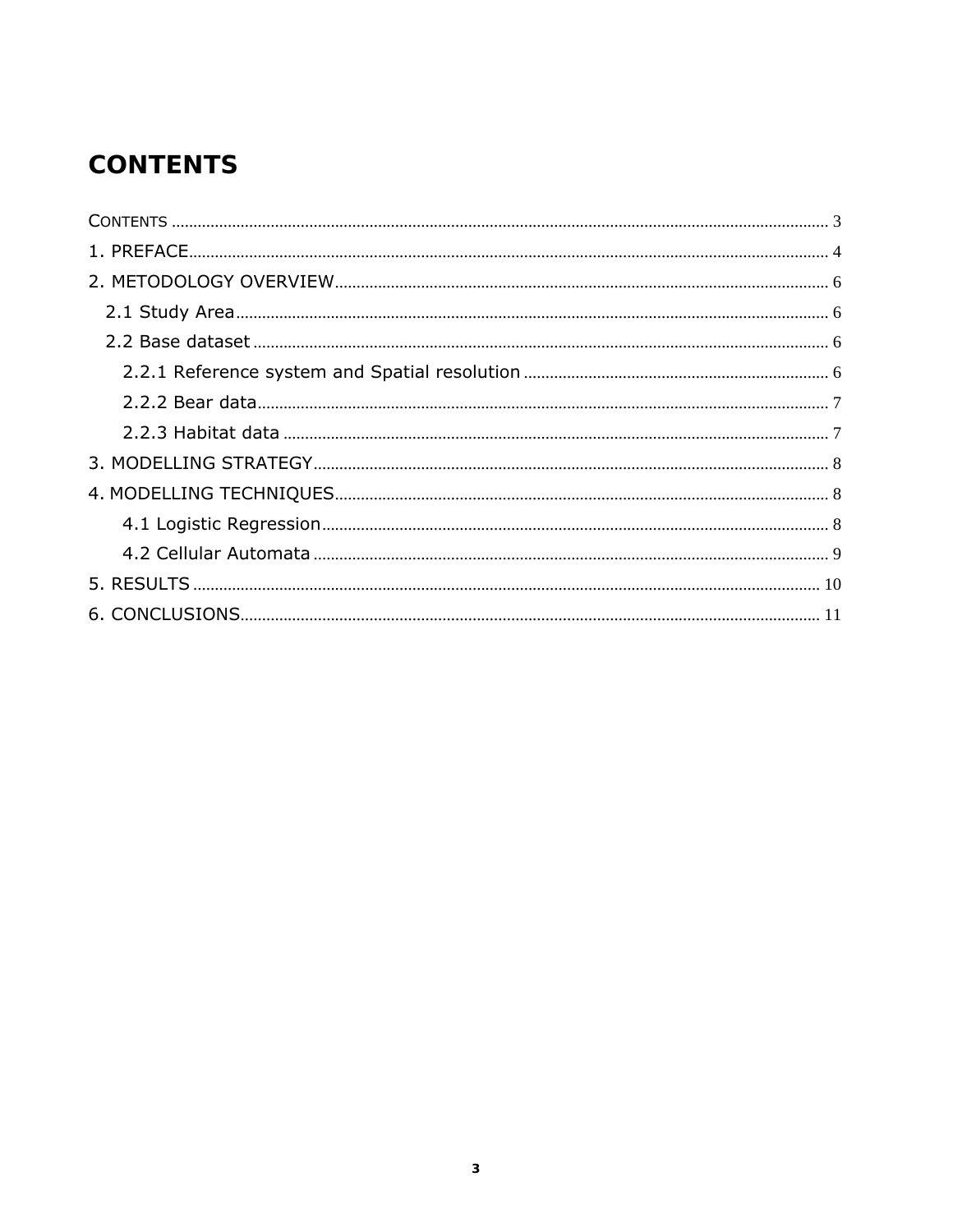## **1. PREFACE**

The present document was compiled thanks to EU contribution in the framework of a LIFE Co-op project aimed at assessing the possibilities of a steady establishment of bears on Central-eastern Alps ("*Principles for the establishment of an Alpine brown bear metapopulation*").

This report represents the realization of Action A2 (*"Analysis of possibilities of establishing a brown bear metapopulation"*) of the project, which is carried through by Adamello Brenta Natural Park and, as partners, by Slovenian Republic Forest Service, WWF Austria and University of Udine (Veterinary Faculty, Animal Production Sciences).

In particular, the action was realized thanks to the Environment-Health and Security Department of Insubria University (Natural Resources Analysis and Management Unit), which edited all the analysis that brought to the presented Environmental Valuation Model.

The work goal is to identify and apply a modelling procedure to identify suitable areas for bears on the Alpine territories of Austria, Italy and Slovenia.

We must consider that elaborating statistical models of the potential distribution of species is often a difficult task. In fact, in order to obtain a working and reliable model, a good knowledge of habitat preferences of the studied species is essential. The task is even harder if, as in the present work, the Model aims to valuate the possibilities of expansion into areas of potential future occupation. In this case, in fact, also detailed information on the investigated population dynamic is necessary.

For bear, a species capable to modulate either environmental preferences or its population dynamic according to geographic characteristics of the study area, rarely this information is known with the requested precision.

However every modelling process phase has been planned and realized in order to produce easily suitable material as help in supporting decisions in planning conservation of brown bear strategies and interventions.

The Action A.2 expected outcome is the production of a predictive model, in cartographic form (maps), which will allow to identify suitable areas for bear expansion in the near future.

The model outcomes are an important base on which evaluating the possibility of creation of an alpine metapopulation, i.e. a set of cores exchanging periodically individuals who are able to promote a genetic flow.

This situation would be without any doubt an advantage for the conservation of a species like brown bear, considered a priority in the environmental politics of European Union.

This report is addressed to non-technical persons and stakeholders involved in planning and policy-making.

For this reason we tried to summarize the most possible the part of the text over the analysis techniques which brought to the Environmental Evaluation Model (SEPM), giving more room to the description of its outcomes. A choice like this one has been dictated from the wish that the document may be an useful instrument at the sensitization of territory stakeholders towards possible bear arrival in their administrative competence areas.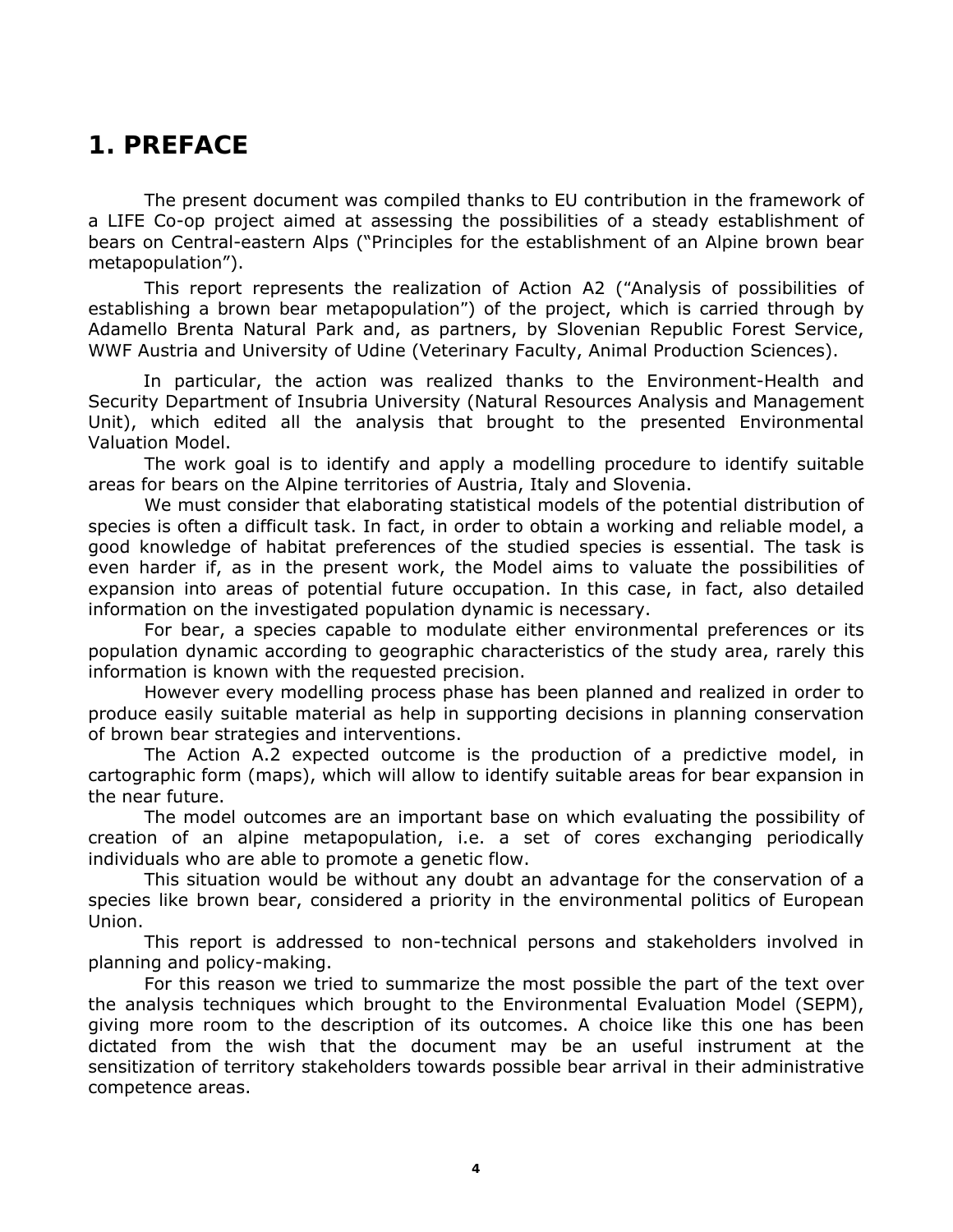Model has arrived to assume bear potential "movement path" (corridors) from present occupation area to the ones assumed to be suitable for their presence according to the territory analysis realized.

The present document was compiled on behalf of argumentations shared by all partners of present LIFE Co-op project who have shared all their data and during many workshops discussed in a profitable way the initiative details.

In the same way it was particularly useful the experience developed in the last years from the Natural Resources Analysis and Management Unit of Environment-Health and Security Department of Insubria University about environmental models referred to alpine mammals populations.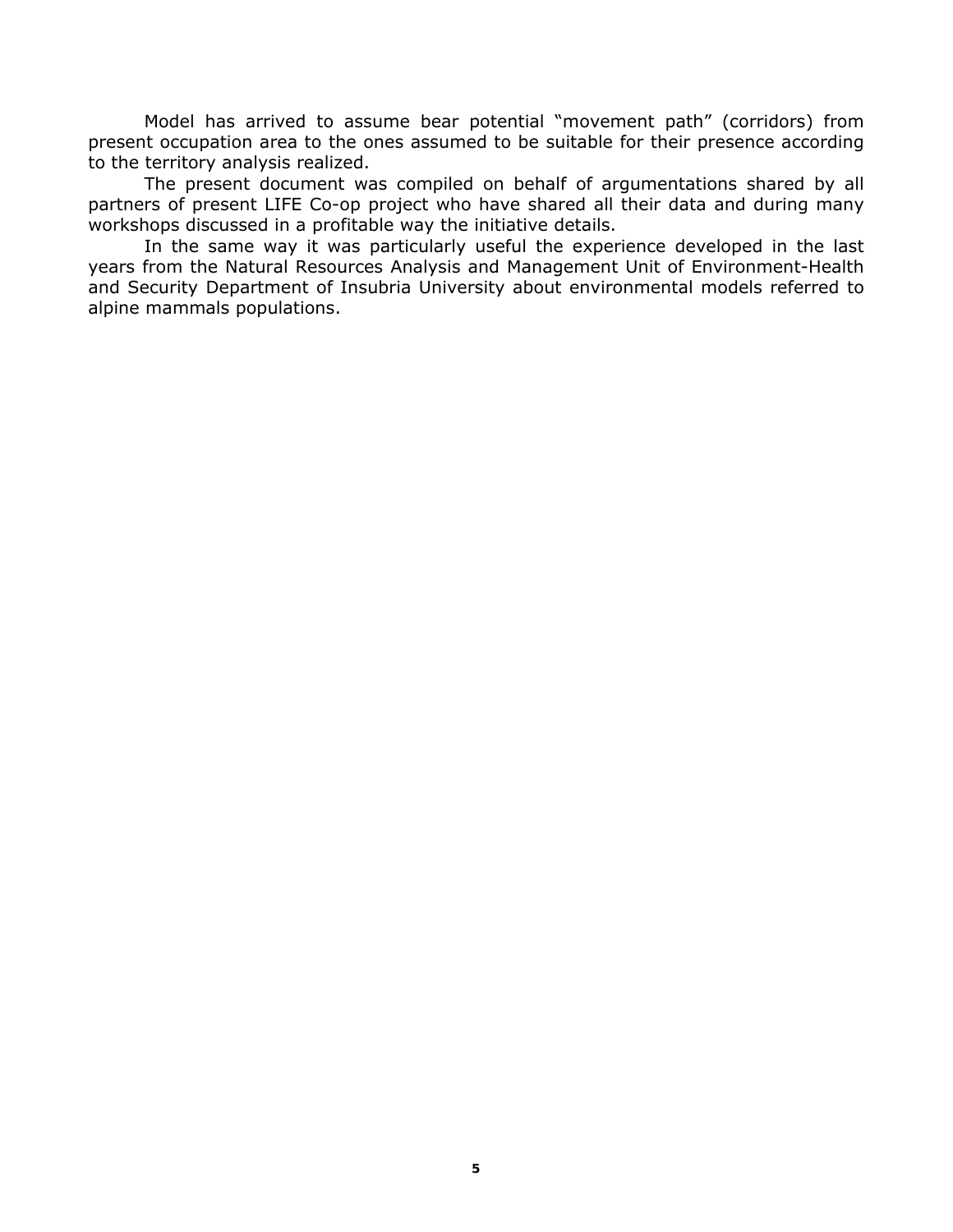## **2. METODOLOGICAL OVERVIEW**

## **2.1 Study area**



Figure 1: Study area geographic position.

The area chosen as modelling arena includes completely the national boundaries of Austria and Slovenia, and encompasses the entire Alpine part of Italy (Figure 1). Its approximate extent is from 4°E to 18°E and from 43°N to 50°N. Due to geographical coverage of available data, all the modelling effort has been concentrated on a smaller area, containing the entire Austrian and Slovenian territory, and only the Alpine and pre-Alpine part of the Italian territory.

## **2.2 Base dataset**

#### **2.2.1 Reference System and Spatial resolution**

All data used were kindly supplied by Co-op partners, in their own national coordinate reference systems. Due to the wide geographical extent of the area interested by the modelling process, all data underwent an harmonization phase and were patched in a mosaic and re-projected into a common European coordinate reference system (ETRS-LCC). CORINE land cover data were supplied by the EU and harmonized with the rest of the geographic dataset.

We decided to operate at a minimum spatial resolution of 250 m, that is all the data describing study area as well as model outcomes are referred to a minimum square unit (called *grid cell*) with 250 m side length. Considering the extent of the study area,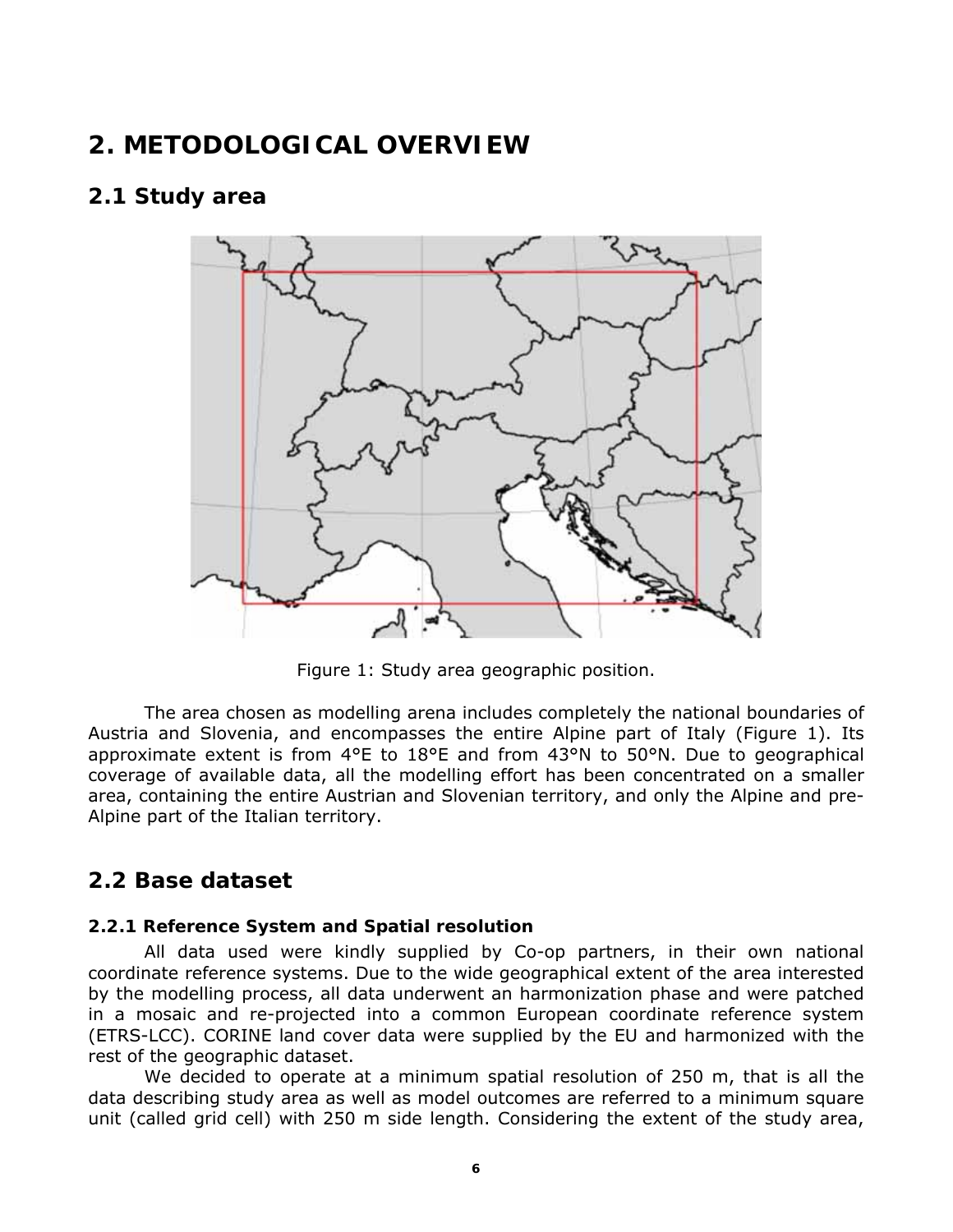this is a fine-grained resolution, useful to discriminate at a local scale which areas can be actually used by bears, both in terms of suitable areas and in terms of non-habitat corridor areas.

#### **2.2.2 Bear data**

As stated in Section 1, each Co-op partner contributed with its own data to the creation of an uniform bear location dataset, counting 10582 bear locations obtained by radio-tracking on a total of 42 animals. A second dataset related to bear presence has been set up as well, composed by bear sightings locations (bear tracks or other presence signs, bear damage data, etc.). This dataset has not been used in modelling, since all Co-op partners were aware that these data were biased, since sightings and easy recognizable tracks are most often found in open areas, or anyway in areas not properly intensely used by bears.

Space use and home-range analysis conducted on the radio-tracking dataset allowed us to better understand not only home-range size and seasonal variation, but also to estimate some movement parameters needed by the simulator software.

#### **2.2.3 Habitat data**

Geographical data used as environmental variables in the Logistic Regression modelling phase (outlined in Section 4.1) can be referred to the following categories:

**morphology**: mosaic of Digital Elevation Models for Austria, Italy and Slovenia;

**land cover**: CORINE *Land Cover*;

**human pressure**: road network (limited to main roads down to provincial level); railways; inhabited areas (derived from CORINE *Land Cover* dataset).

From the geographic data summarized above, 87 derived habitat descriptors have been calculated, and used as input data in the Logistic Regression.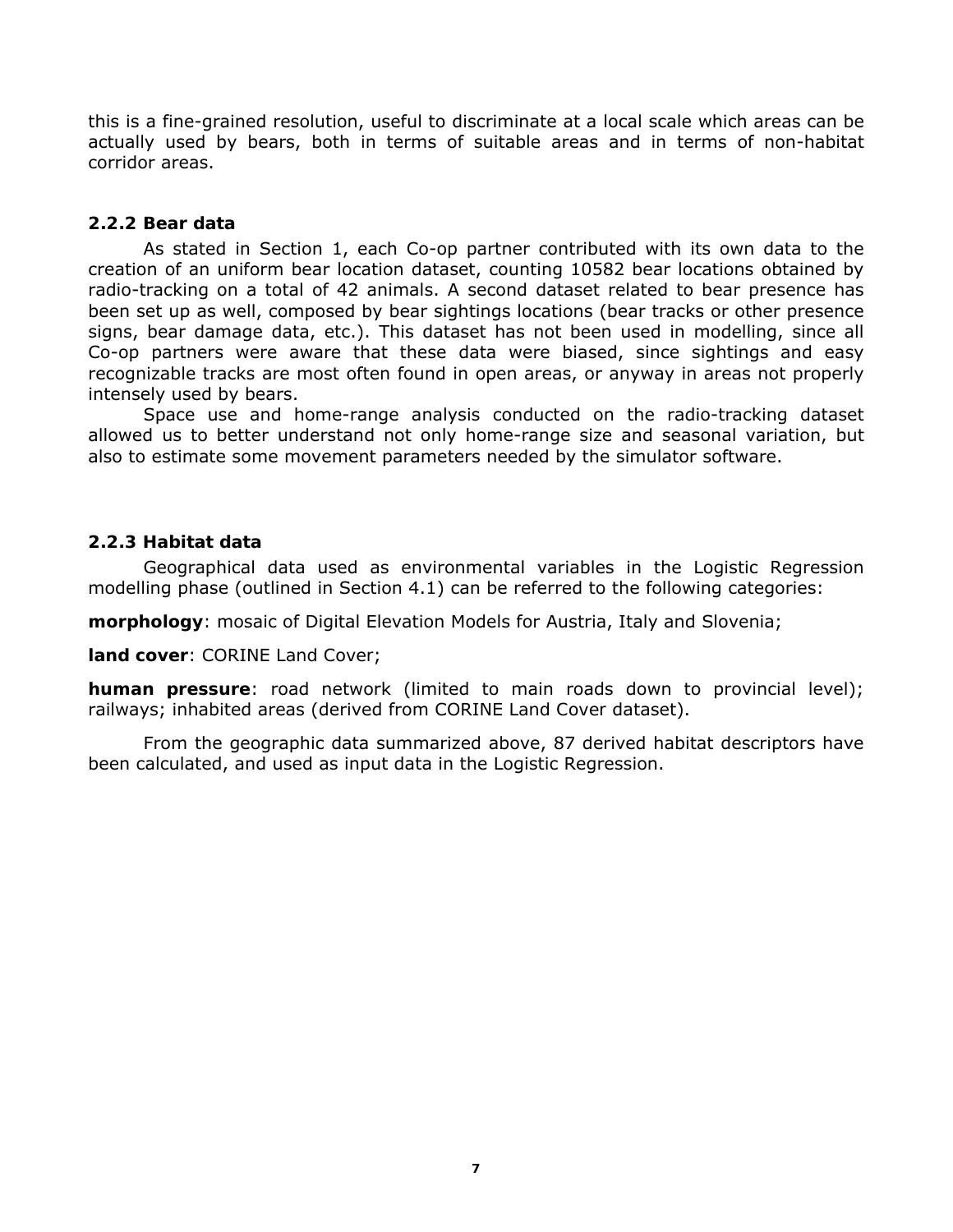## **3. MODELLING STRATEGY**

The techniques used to obtain predictions on bear habitat suitability and future expansion possibilities are based on standard statistical methods and automated cartography, in an integrated approach where Geographical Information Systems (GIS) and numerical simulation of population dynamics are used together.

Classical population dynamics numerical simulations often ignore the spatial context, giving only results dealing with the variation through time of the number of animals. On the other hand, GIS techniques deal with the spatial meaning and representation of data, often not taking into account the temporal and dynamic aspects. The joint use of both techniques made possible to have an insight of population dynamics in time and space, which constitute a sound basis to define plans and strategies to manage brown bear in Central-eastern Alps. To achieve effective management plans, in fact, the main questions to be addressed are often of the following kind:

•*where* a population will expand?

•*When* a population distribution will reach a given area?

•*How many* individuals will be present at a given time in a given area?

In this particular case, special attention has been addressed at the first two questions, considered of bigger interest to strategic planning and policy making.

## **4. MODELLING TECNIQUES**

The model development strategy has been chosen taking into account two different targets: first, to predict suitable for bear zones inside study area (not considering dynamic aspects such as distribution variations through time or population dynamics); and second, to model bear expansion and movement to and from suitable habitat patches.

Thus the modelling process involved two distinct phases: a static one, dealing with potential species distribution and habitat suitability, and a dynamic one, dealing with bear movement to and from suitable habitat patches and bear population growth.

Several different techniques are available to obtain both static and dynamic models. For static modelling of habitat suitability we used logistic regression (LR), a widely available and used statistical tool. For dynamic population modelling a software program has been expressly written to simulate bear movements and population dynamics.

Both techniques were applied in a spatially explicit fashion coupling standard statistical modelling techniques with the use of GIS.

### **4.1 Logistic regression**

Logistic regression is a multivariate statistical technique which can be used to predict the probability of presence of a species (called the response variable or dependent variable) depending on the values assumed by several environmental variables or independent variables which in turn describe some peculiar aspects of the study area.

A logistic model is calculated starting from a set of GIS themes, each one quantifying a precise study area trait such as elevation, aspect, land cover, distance from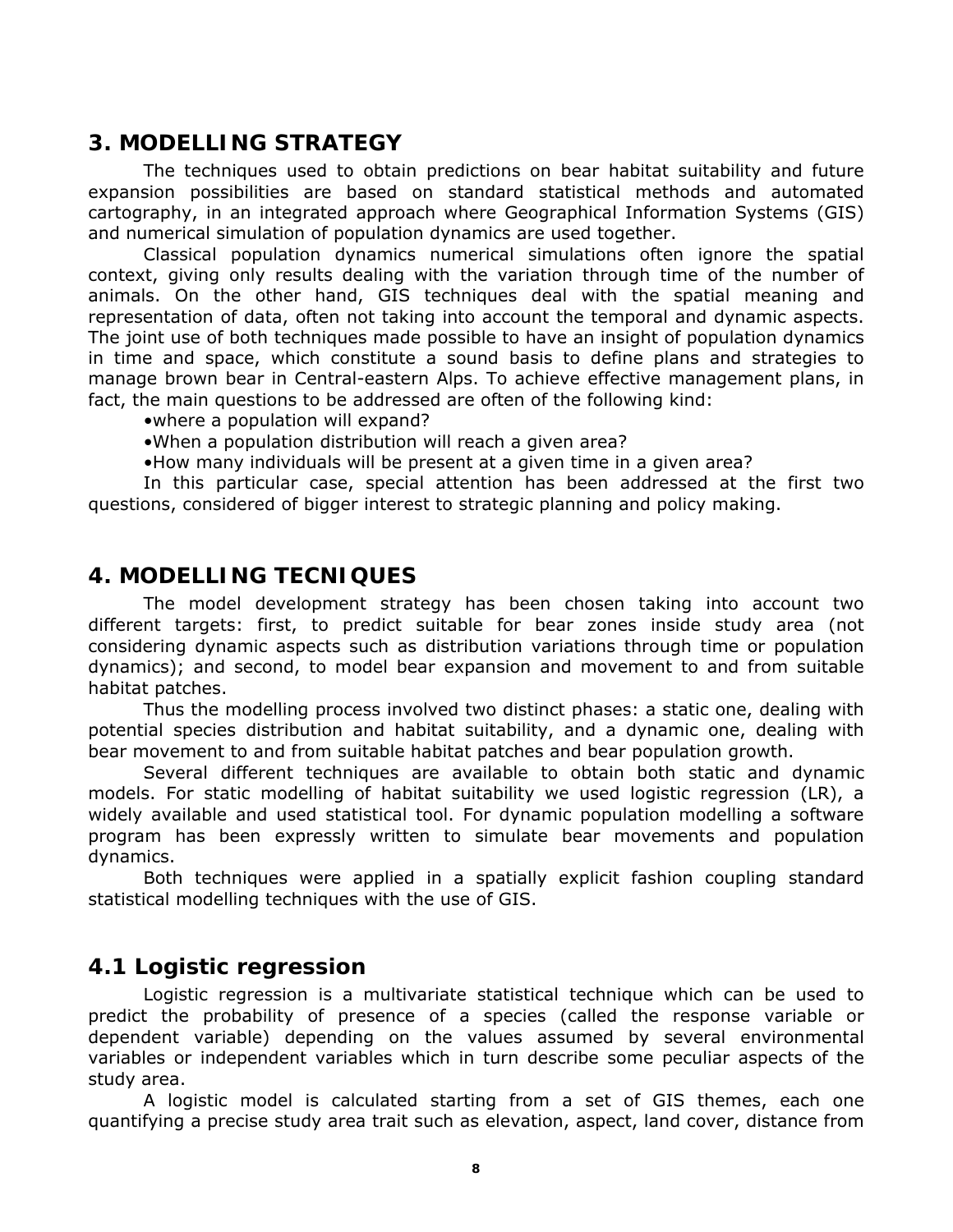roads, etc. The number of themes used can vary, and often more themes than needed are used during the model building process, trying to select the subset of environmental which better predicts species presence. Once a model has been fitted, the model equation is applied to the original GIS themes in order to produce a new theme which can be read as a species probability of presence map.

An useful by-product of a logistic model consists of the list of significant environmental variables, along with their so called *odds ratio coefficient*, which explain the importance of each environmental characteristic in determining species presence.

Environmental variables significance in predicting species probability of presence is assessed against known species presence and absence data, represented by point locations: in this case, the main concern is how to select "absence" points, since the only known fact, when dealing with species distribution, is species presence.

In our case, presence point locations have been obtained considering 'true' bear point locations obtained in three independent radio-tracking studies (one for each Coop partner Country, for a grand total of more than 10000 point locations).

"Absence" points are far difficult to obtain, since true species absence in certain zones of its distribution is difficult to assess. In the present case a random sample of point locations has been generated over the entire study area, and the logistic model we obtained compared habitat actually used by the brown bear (and thus actively selected by bears) with randomly chosen sites.

Several preliminary logistic models have been fitted, treating separately data from each Co-op partner and also pooling together all bear observations: each single model performance has been carefully scored using routine statistics such as the Akaike and Bayes Information Criteria (AIC, BIC), often applied to choose the "best" model, both in term of significance and number of parameters, looking for a trade-off between statistical significance and parsimony.

## **4.2 Cellular Automata**

In the last few years computing power increase has made possible to effectively write and use computer programs able to simulate single individuals' behaviour, both in wide geographical areas and with high number of simulated animals.

In this study, a dedicated simulator has been written, modelling bear movement patterns on a habitat suitability basis, and also taking into account a simplified version of the population dynamics phenomena.

Basically, the simulator software tries to reproduce bear movements over the study area, simulating movement constrained by habitat quality, represented by the "probability landscape" obtained from Logistic Regression modelling. Animals move and interact on a monthly basis, taking into account not only seasonal patterns, but also the possibility for an animal to act according to different "strategies". From original radiotracking data analysis we observed in fact two different movement tendencies, not dependant on sex, age or geography, and tried to transfer into the simulator software both "settler" and "mover" behaviour.

The simulator output will help to identify not suitable areas prone to be used by the expanding population as corridors connecting good habitat patches, and also to obtain some information on the temporal dynamics of bear future expansion in Centraleastern Alps.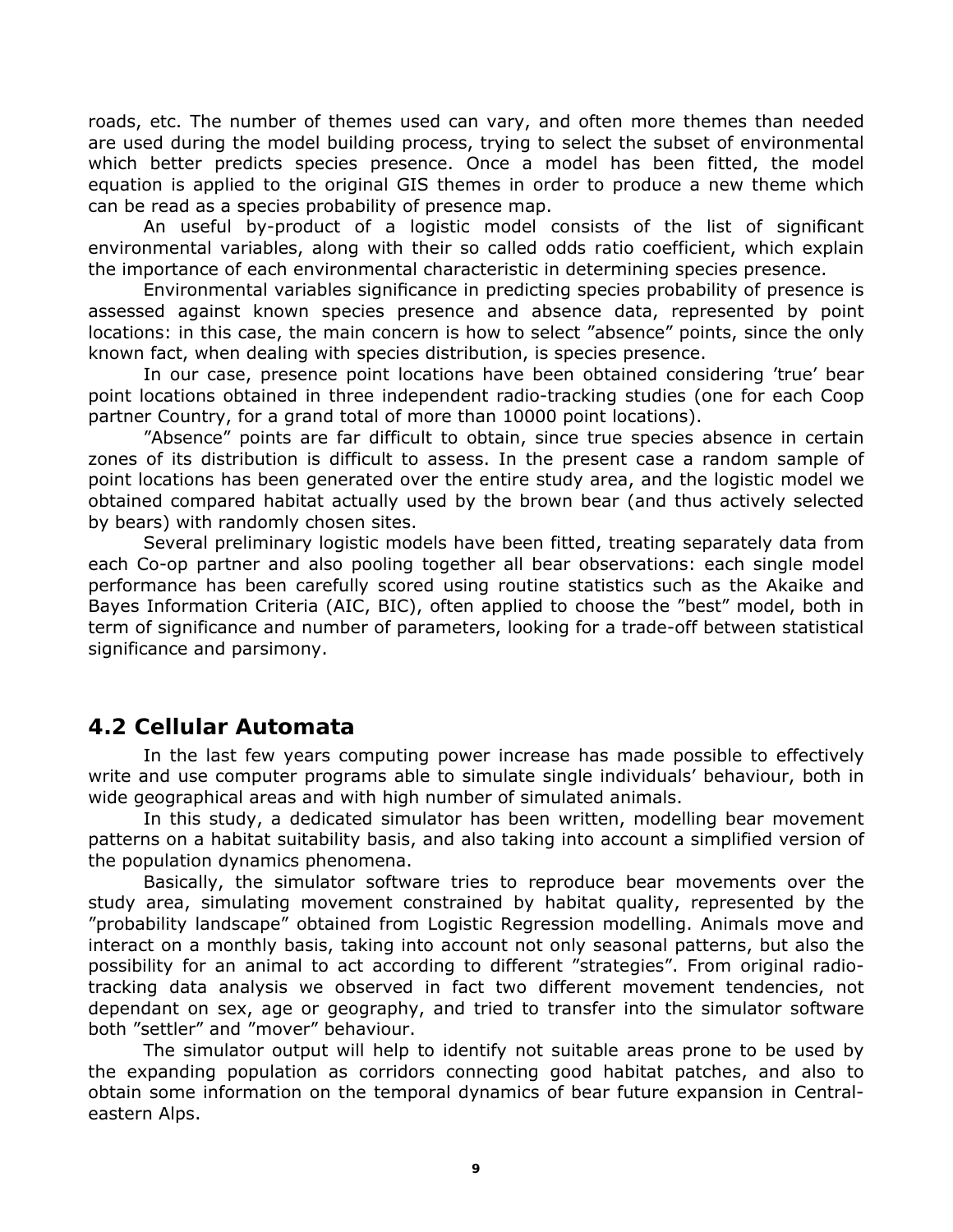## **5. RESULTS**

Modelling process results are synthesized in the potential distribution map (see enclosed map), where both suitable for bear areas and potential corridor areas are evidenced. The best obtained model depends on 24 environmental variables listed in the following table:

| Variable                                                 | Odds Ratio |
|----------------------------------------------------------|------------|
| Percentage of urban areas <sup>1</sup> (COR7 100)        | 1.12842    |
| Percentage of orchards (COR7 220)                        | 1.15205    |
| Percentage of pastures (COR7 231)                        | 1.04504    |
| Percentage of agricultural mosaic (COR7 240)             | 1.07474    |
| Percentage of agricultural semi-natural areas (COR7 250) | 1.01751    |
| Percentage of broadleaf forest (COR7 311)                | 1.10648    |
| Percentage of coniferous forest (COR7 312)               | 1.12070    |
| Percentage of mixed forest (COR7 313)                    | 1.14787    |
| Percentage of grasslands (COR7 321)                      | 1.08987    |
| Percentage of heath lands (COR7 322)                     | 1.09103    |
| Percentage of shrub lands (COR7 324)                     | 1.16143    |
| Percentage of rock (COR7 332)                            | 1.09775    |
| Percentage of sparsely vegetated areas (COR7 333)        | 1.04096    |
| Distance from populated places (m, D PPEERS)             | 0.99992    |
| Distance from railroads (m, D RAILSEER)                  | 1.00005    |
| Distance from roads (any kind) (m, D RALLEERS)           | 1.00004    |
| Distance from high traffic roads (m, D RHWEERS)          | 0.99996    |
| Distance from local roads (m, D RSPEERS)                 | 1.00006    |
| Forest patch shape index (F SHAPE)                       | 1.00784    |
| Longitude (XCOORD)                                       | 0.00001    |
| Longitude $x$ Latitude (XY)                              | 5.20767    |
| Longitude, second & third order effects:                 |            |
| Longitude (X3)                                           | 1.06616    |
| Longitude and latitude (X2Y)                             | 0.95320    |
| Longitude and latitude (XY2)                             | 0.98909    |

The variables listed have a different influence on model outcome (i.e. on the probability of presence): odds ratio coefficients explain the influence that the variation of a single environmental variable exerts on determining (or not) bear potential presence. Odds ratio value indicates that an increase in distance from high traffic roads and inhabited areas will raise bear probability of presence, as well as an increase in mixed forests, shrub lands, and orchards will raise bear suitability.

 $1$  calculated on a 10 km square neighbourhood (it is worth for the first 13 environmental variables)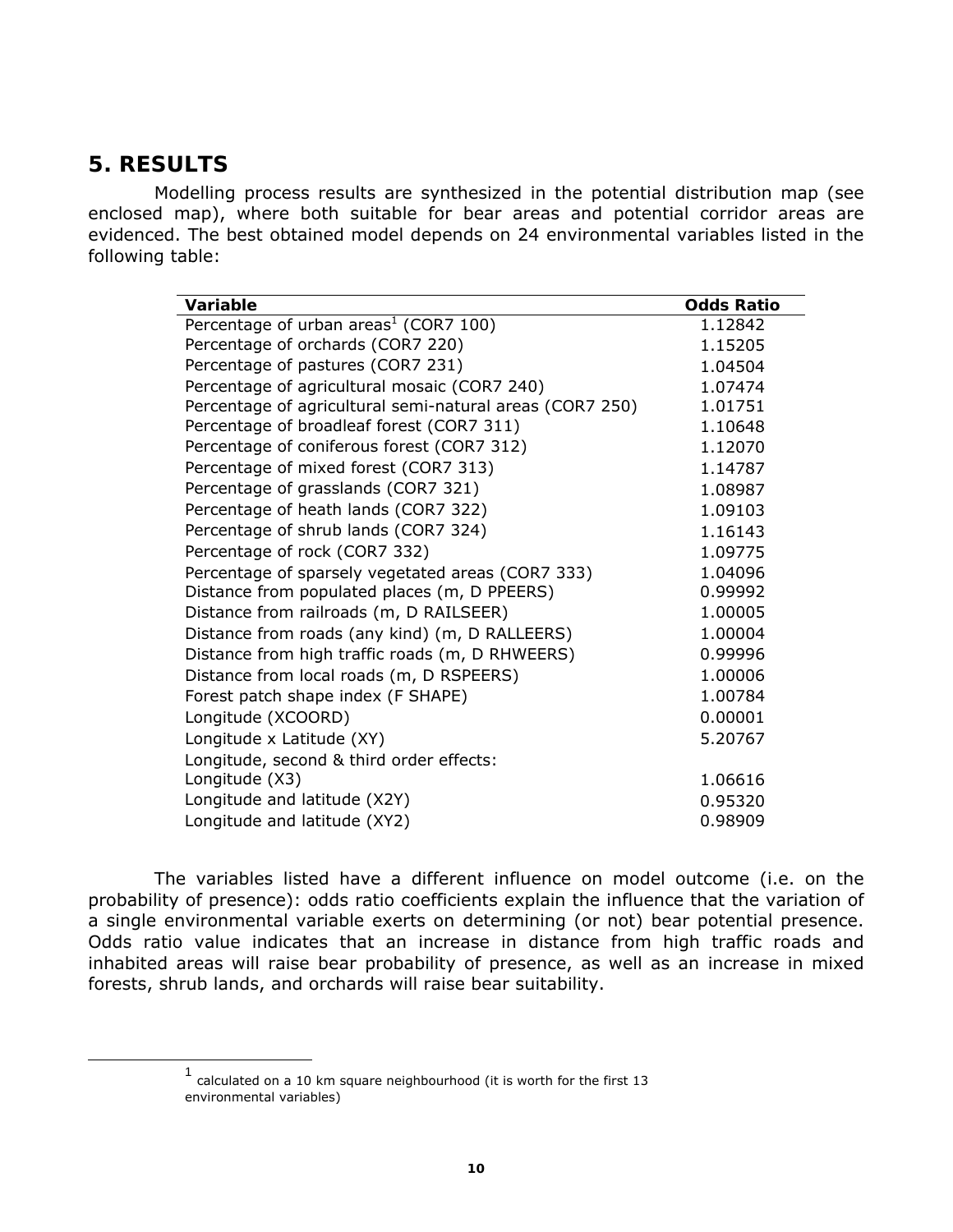

Figure 2: ROC (*Receiver Operating Curve*) for the logistic regression model.

Logistic Regression output consists usually in a map containing a continuous range of probabilities between 0 and 100%. This kind of output is more easily understood if it is classified into just two classes: potential presence and potential absence. The problem is then how to split a continuous range in a meaningful fashion. We used a standard technique, called *Receiver Operating Curve Analysis* (ROC for short, Figure 2), that allows to choose the "cut-point" guaranteeing that a predetermined level of confidence is maintained.

In this study, the best LR model obtained had an overall classification accuracy of 94.1%, and the "cut-point" used to define presence areas has been chosen in order to have a 95% of correct classifications, keeping at the same time the rate of "false positive" (not valid cells classified as valid) as low as possible (17%). This means that for a 250 m square cell classified as potentially suitable for bear you can be confident that there is a 95% probability of having correctly classified that cell, and a 17% probability that cell has been misclassified as suitable when in fact it is not.

### **6. CONCLUSIONS**

The applied model outputs how the investigated area offers remarkable development possibilities to the present bear population living in Slovenia, Austria, Trentino and in the three states boundary enclosed territory (Tarvisio – Southern Austria – Northern Slovenia).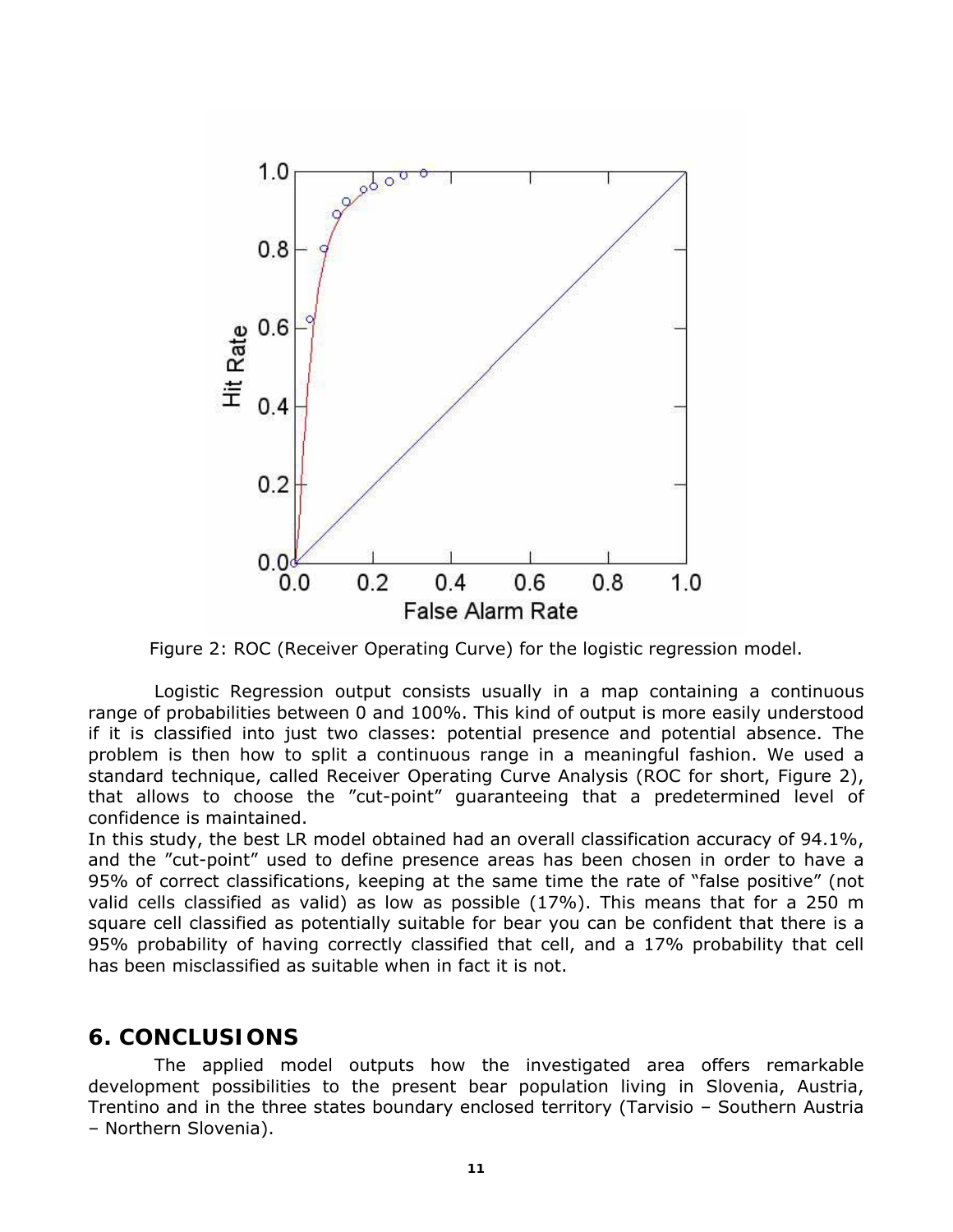Looking at the enclosed map it is evident how, although bear nucleus present at the moment are exiguous (with the exception of Dinaric – Slovenian population which is estimated at the moment in 450-550 individuals) and occupy a limited area, species potential presence suitable areas are widely extended. This makes enables to think that the populations studied have a great future development possibility both in territory that, consequently, in number. Four considered nucleuses are likely to reach independently such dimension that keeps them safe from the extinction in medium and long period.

Besides, the applied model evidences the presence of various areas, not suitable from environmental point of view for the stable presence, but that can be considered suitable for the bears passing. These transition areas can be corridors connecting stable presence areas and allowing the establishment of a metapopulation (intended as a composed from more distinct groups of animal population, geographically separated, but capable of interacting one with the other with reciprocal exchanges of individuals). Through the corridors, in other words, bears will manage to move from one area to the other, moreover allowing individuals (and genes) exchanges among nucleuses otherwise isolated, and therefore making possible the reaching of species typical genetic variability.

In this sense we must also remind the species great movement abilities, allowing to travel dozen of kilometres by a single day and use completely the corridors. In detail, the following two-ways corridors seem to be evident:

| Corridor path  |                                | Geografic interested area                                                                                                                                                                                                                                                                          |
|----------------|--------------------------------|----------------------------------------------------------------------------------------------------------------------------------------------------------------------------------------------------------------------------------------------------------------------------------------------------|
| 1.             | East "Slovenia-Austria"        | From Southern Slovenia forests (West core area part -<br>Kočevje Reserve) going to North, passing East of Ljubliana<br>and South-West of Maribor. From here passing North-West<br>Slovenia-Austria boundary you enter in Austrian Steiermark<br>with a curvilinear path West and North of Graz.    |
| $\overline{2}$ | West "Slovenia-<br>Austria"    | From Southern Slovenia forests (West core area part - Jelen-<br>Sneznik Reserve) going to North to Triglav area, as far as<br>ideally connected with the corridor number 3 of the present<br>table.                                                                                                |
| 3              | "Slovenia-Austria"<br>boundary | Near and along Slovenia - Austria boundary: northern than<br>Ljubliana, Southern than Klagenfurt, quite as far as two<br>Austrian Länder Carinzia (Kärnten) and of Tirol. This corridor<br>can be intended in continuity with the ones reported with<br>number 1, 2, 4 and 5 of the present table. |
| $\overline{4}$ | East-West "Slovenia-<br>Italy" | Huge bear movements potentially suitable area, starting from<br>Southern Slovenia (Western core area part) and developing<br>North-West. Beyond Slovenia-Italia boundary, passing from<br>Friuli and Veneto to get to Trentino.                                                                    |
| 5              | East "Italy-Austria"           | On the Italian-Austrian border line (boundary between Friuli-<br>Venezia-Giulia and Veneto regions) going to North with<br>curvilinear path open to West, in the Western part of Austrian<br>Land of Kärnten to Salzburg Land.                                                                     |
| 6              | Centre "Italy-Austria"         | From Cadore (BL) towards Bolzano province going up along<br>Isarco Valley. From Vipiteno, towards Brenner pass, in<br>Austria as far as Innsbruck (Tirol).                                                                                                                                         |
| 7              | West "Italy-Austria"           | In Tirol, along Adige valley, western of Bolzano, along<br>Venosta Valley to Engadina at one side and to Western<br>Austria end at the other.                                                                                                                                                      |